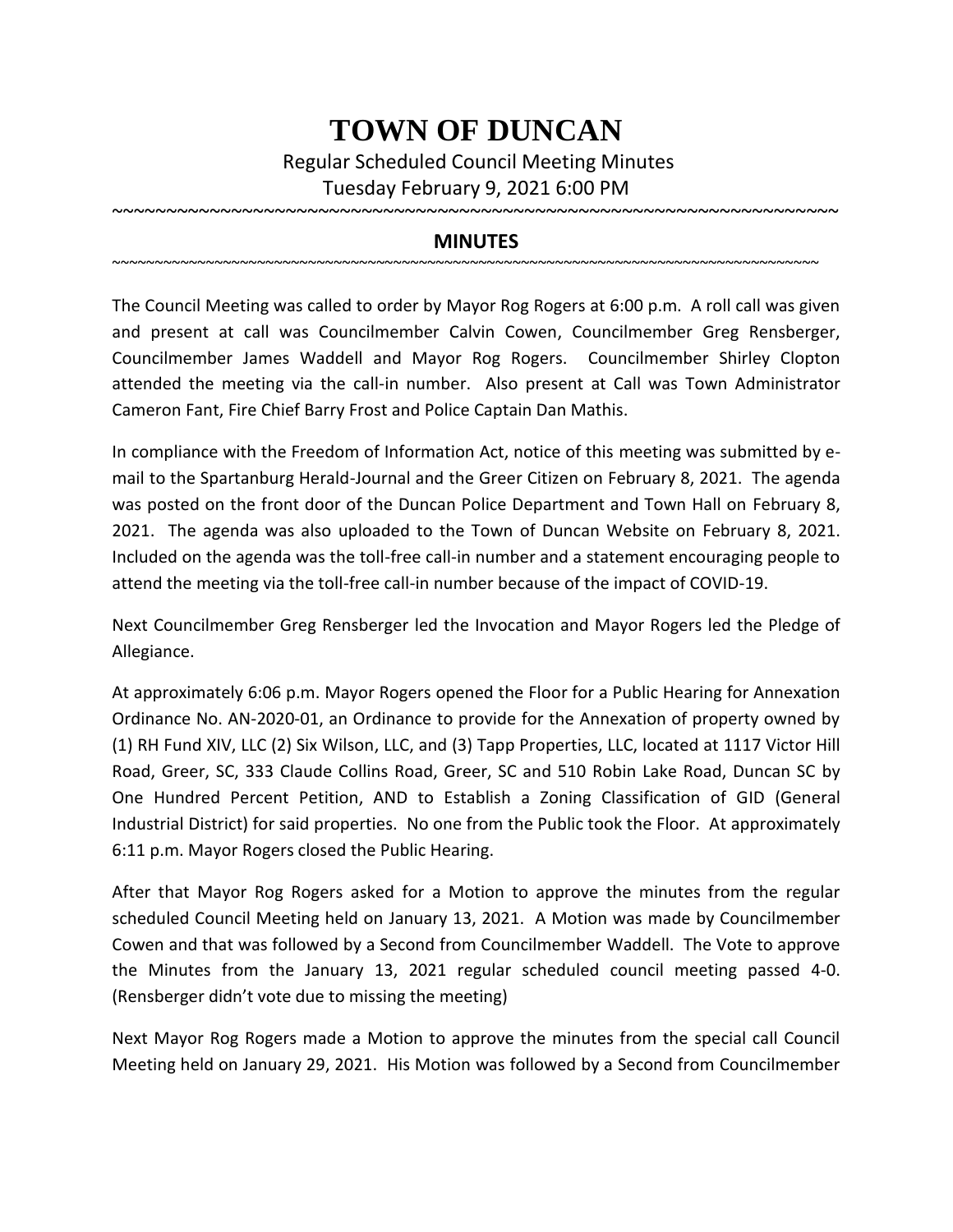Rensberger. The Vote to approve the Minutes from the January 29, 2021 special call council meeting passed 5-0.

The Police Department report was given by Captain Mathis. Mathis told Council to reference the police report included in the meeting package. Mathis then went thru a couple highlights on the report. After that Mathis answered a couple various questions from Council.

The Fire Department report was given by Chief Frost. Frost told Council to reference the fire report included in the meeting package. Frost then went thru a couple highlights on the report. After that Frost answered a couple various questions from Council. Frost then told Council about the fire engine that was sent to Wisconsin for repairs.

Town Administrator Cameron Fant took the Floor to give the Public Works update. Fant went thru a list of items they had been working. Fant then went thru a list of to do items the department would be working on next. Fant then encouraged Council to let him know of any public works issues that need to be addressed. After that Fant answered a couple questions from Council.

Next Town Administrator Cameron Fant took the Floor and went thru the Parks report. Fant gave an update to Council on waterpark items that Patrick had been working on and then Fant updated Council on the construction of the event center and answered a couple various questions. Fant reminded Council about the blood drive on Friday at the event center. Fant also went over DuncanFest to take place in April and the Cigar Box Festival to take place in September.

Next Mayor Rog Rogers called Town Administrator Cameron Fant to the Floor for the First Reading of Ordinance No. 20210209-01, an Ordinance to Amend the Duncan Code of Ordinances Sec 22-5 (a) Time of Elections for the Mayor and Council from the first Tuesday in November on odd numbered years to the first Tuesday following the first Monday in November on odd numbered years and other matters related thereto. Fant took the Floor and reminded Council that they just made the change from elections in June to November. Fant said that unfortunately the Ordinance needed to be the First Tuesday following the First Monday of November instead of the First Tuesday in November. Fant said this amendment would fix the wording correctly. Next Mayor Rog Rogers asked for a Motion to approve the First Reading of Ordinance No. 20210209-01. A Motion was made by Councilmember Cowen and his Motion was followed by a Second from Councilmember Clopton. The Vote to approve the First Reading of Ordinance No. 20210209-01, an Ordinance to Amend the Duncan Code of Ordinances Sec 22- 5 (a) Time of Elections for the Mayor and Council from the second Tuesday in November on odd numbered years to the first Tuesday following the First Monday in November on odd numbered years and other matters related thereto passed 5-0.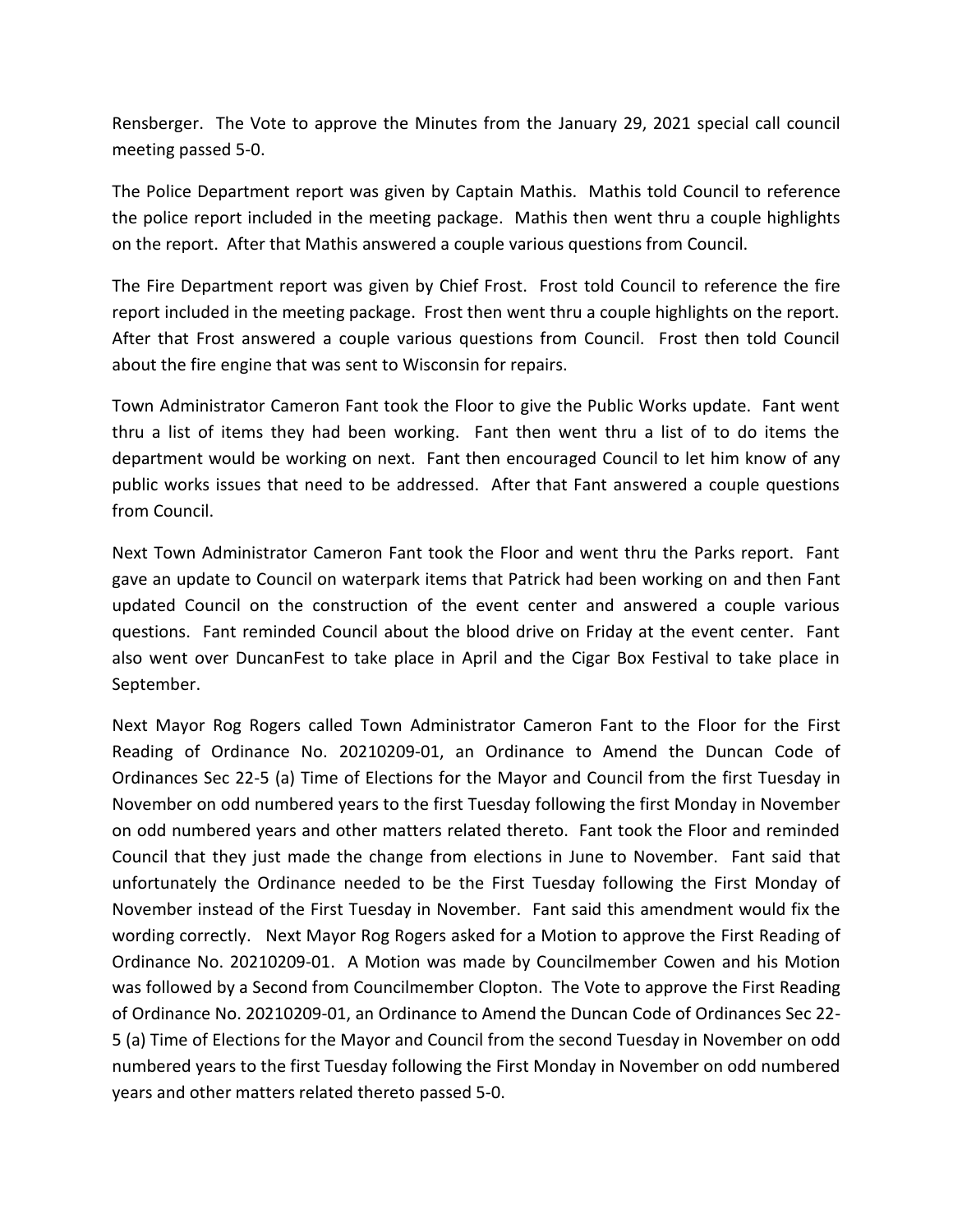Next Mayor Rog Rogers called Town Administrator Cameron Fant to the Floor for the First Reading of Ordinance No. 20210209-02, an Ordinance to Amend the Duncan Code of Ordinances to add Article VI – Peddlers, Sec 14-500 thru 14-518 and other matters related thereto. Fant took the Floor and reminded Council that last month the PD was called out to Wheeler Street because of peddlers trying to solicit at night. Fant said what they were doing was actually legal based on the current codes. Fant said by adding the language in this new section it would prevent peddlers from soliciting at night and anytime on Sunday. Fant went thru the other restrictions in the Ordinance and the process for getting a peddler's license. After that Fant answered a couple questions from Council. Next Mayor Rog Rogers asked for a Motion to approve the First Reading of Ordinance No. 20210209-02. A Motion was made by Councilmember Cowen and his Motion was followed by a Second from Councilmember Waddell. The Vote to approve the First Reading of Ordinance No. 20210209-02, an Ordinance to Amend the Duncan Code of Ordinances to add Article VI – Peddlers, Sec 14-500 thru 14-518 other matters related thereto passed 5-0.

Next Mayor Rog Rogers opened the Floor for the Mayor and Council Update. Mayor Rogers took the Floor and spoke about how excited he was for the event center to be opening. Rogers told Council that we would have a ribbon cutting ceremony with the media on site sometime soon.

Next Zoning Administrator Barry Frost took the Floor and gave an update on industrial, residential and commercial development. Frost went into detail about new details on project slapshot and project ardie.

Next Fant took the Floor to give his Administrative Update. Fant updated Council on the state ethics forms due in March, the audit and the website. After that Fant went over the CDC approval for improvements on Edwards Lane. Next Fant answered a couple various questions from Council.

Next Fant took the Floor and gave the Financial Update thru January 2021. Fant went thru the budget, cash balances and loan balance worksheets. Fant then answered a couple various questions from Council.

At approximately 7:06 p.m. Mayor Rogers asked for a Motion to close the meeting. A Motion to close the meeting was made by Councilmember Rensberger. His Motion was Seconded by Councilmember Cowen. The Vote to close the meeting passed 5-0.

Approved by Council this \_\_\_\_\_\_\_ day of \_\_\_\_\_\_\_\_, 2021